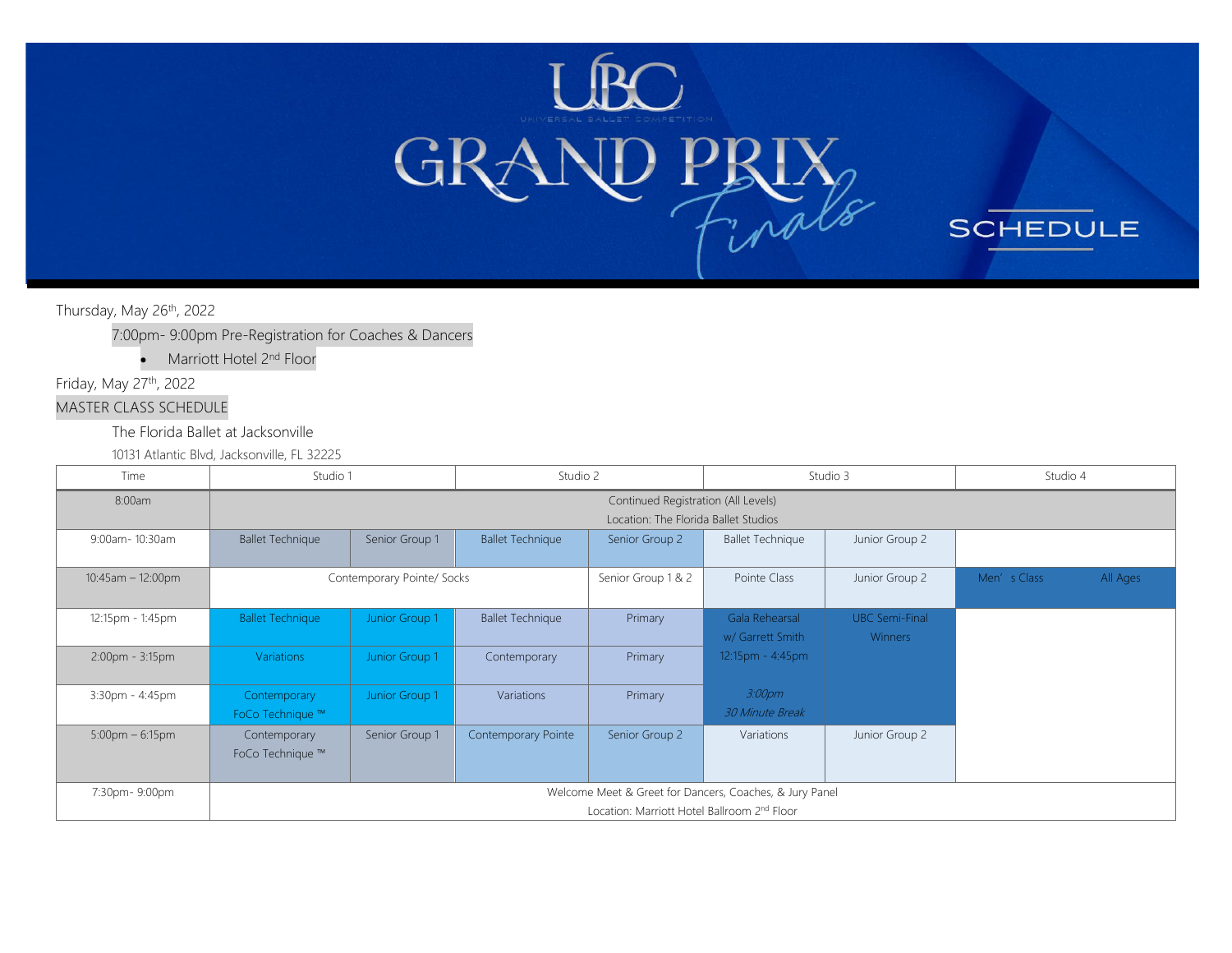### Saturday, May 28<sup>th</sup>, 2022

### COMPETITITON SCHEDULE

### JACKSONVILLE CENTER FOR THE PERFORMING ARTS

300 Water St. Jacksonville, FL 32202

| <b>Time</b>          | Stage<br>Theatre Doors Open                    |                                 |  |
|----------------------|------------------------------------------------|---------------------------------|--|
| 7:30am               |                                                |                                 |  |
| 8:00am-9:00am        | Warm Up Class                                  | Senior                          |  |
| $10:00am - 2:00pm$   | Senior Classical Competition                   |                                 |  |
| $2:15$ pm $-5:30$ pm | Primary Classical/ Contemporary<br>Competition |                                 |  |
| 5:45pm-8:45pm        |                                                | Senior Contemporary Competition |  |

Warm Up Space Available: 8:00am- 4:00pm (Ballroom 1: 2<sup>nd</sup> Floor) Marriott Jacksonville Downtown

245 Water Street

Jacksonville, Florida 32202

Saturday, May 28<sup>th</sup>, 2022

### MASTER CLASS SCHEDULE

### The Florida Ballet at Jacksonville

10131 Atlantic Blvd, Jacksonville, FL 32225

| Time                              | Studio 1                 |                | Studio 2                |                | Studio 3                |                              | Studio 4                               |
|-----------------------------------|--------------------------|----------------|-------------------------|----------------|-------------------------|------------------------------|----------------------------------------|
| 7:30am                            |                          |                |                         | Doors Open     |                         |                              |                                        |
| 8:00am-9:15am                     | <b>Ballet Technique</b>  | Junior Group 1 | <b>Ballet Technique</b> | Junior Group 2 | <b>Ballet Technique</b> | Primary                      | Open Studio Rental                     |
|                                   |                          |                |                         |                | Warm-Up                 |                              | Please email Ms. Martha Lemire at      |
| $9:15am - 10:15pm$                | Joffrey Repertoire       | Junior Group 1 | Contemporary            | Junior Group 2 |                         |                              | mlemire@floridaballet.org to reserve a |
|                                   |                          |                | Pointe                  |                |                         |                              | space                                  |
| 11:15pm - 12:30pm                 | Contemporary Pointe      | Junior Group 1 | Contemporary            | Junior Group 2 |                         |                              |                                        |
|                                   |                          |                | FoCo Technique ™        |                |                         |                              |                                        |
| 12:45pm - 2:00pm                  | Dance History/ Character |                |                         |                | Gala Rehearsal          | <b>UBC Junior Semi-Final</b> |                                        |
|                                   | All Junior Groups        |                |                         |                | w/ Garrett Smith        | <b>Winners</b>               |                                        |
| $2:15 \text{pm} - 3:45 \text{pm}$ | Pointe                   | Junior Group 1 | Joffrey Repertoire      | Junior Group 2 | 12:45pm- 6:00pm         |                              |                                        |
|                                   |                          |                |                         |                |                         |                              |                                        |
| 4:00pm -6:00pm                    |                          |                |                         |                |                         |                              |                                        |
|                                   |                          |                |                         |                | 3:00pm                  |                              |                                        |
|                                   |                          |                |                         |                | <b>30 Minute Break</b>  |                              |                                        |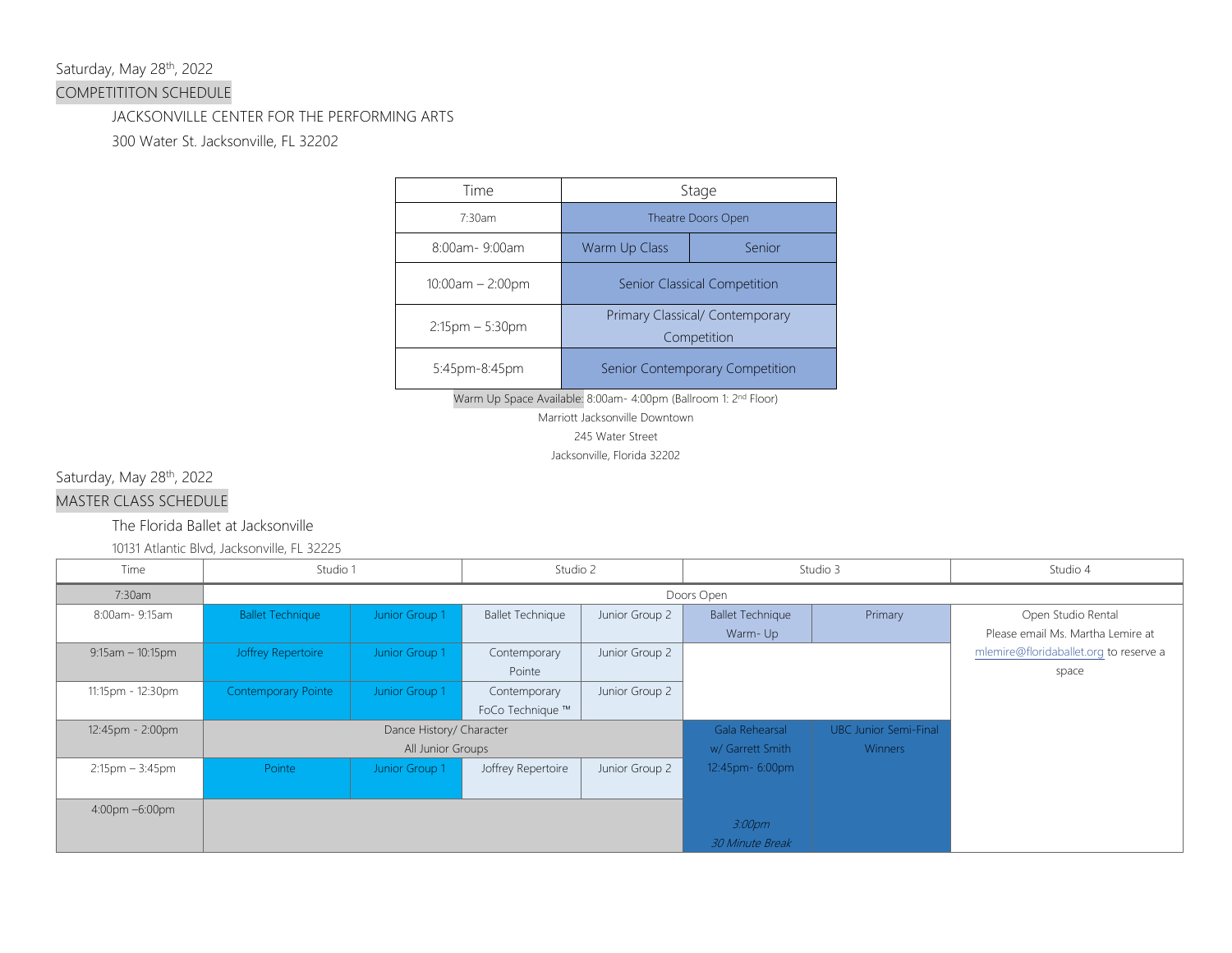### Sunday, May 29th, 2022

### COMPETITION SCHEDULE

### JACKSONVILLE CENTER FOR THE PERFORMING ARTS

300 Water St. Jacksonville, FL 32202

| Time               | Stage                                                                             |                                           |  |
|--------------------|-----------------------------------------------------------------------------------|-------------------------------------------|--|
| 7:30am             | Theatre Doors Open                                                                |                                           |  |
| 8:00am-9:00am      | Warm Up Class                                                                     | Junior                                    |  |
| $10:00am - 1:30pm$ |                                                                                   | Junior Classical Competition              |  |
| 1:45pm-4:30pm      | Junior Contemporary Division                                                      |                                           |  |
| 4:30pm-6:30pm      |                                                                                   | Gala Tech Rehearsal                       |  |
| 6:00-7:15pm        | Cocktail and Hors d' Oeuvres for Teachers/Directors<br>Theatre: Schircliff Lounge |                                           |  |
| 7:30pm             |                                                                                   | Gala Performance                          |  |
| 9:00 <sub>pm</sub> |                                                                                   | Party Under the Stars<br>(Hotel Ballroom) |  |

Warm Up Space Available: 8:00am- 12:00pm (Ballroom 1: 2nd Floor)

Marriott Jacksonville Downtown

245 Water Street

Jacksonville, Florida 32202

Sunday, May 29<sup>th</sup>, 2022

MASTER CLASS SCHEDULE

The Florida Ballet at Jacksonville

10131 Atlantic Blvd, Jacksonville, FL 32225

| Time                 | Studio 1                 |                                | Studio 2                         |                                | Studio 3                                                                 |                              | Studio 4                                                              |
|----------------------|--------------------------|--------------------------------|----------------------------------|--------------------------------|--------------------------------------------------------------------------|------------------------------|-----------------------------------------------------------------------|
| 7:30am               | Doors Open               |                                |                                  |                                |                                                                          |                              |                                                                       |
| 8:00am-9:00am        | Ballet Technique Warm Up | Senior Group 1                 | Ballet Technique Warm Up         | Senior Group 2                 | Contemporary<br>FoCo Technique ™                                         | Primary                      | Open Studio Rental 8:00am-10:00am                                     |
| $9:15$ am - 10:30am  | Joffrey Repertoire       | Senior Group 1                 | Contemporary<br>FoCo Technique ™ | Senior Group 2                 | Ballet Technique Warm Up                                                 | Primary                      |                                                                       |
| 10:45am - 12:00pm    | Contemporary Pointe      | Senior Group 1 +<br>Senior Men | Pointe                           | Senior Group 2                 | <b>Beginner Pointe</b>                                                   | Primary                      | Guest Artist Rehearsal<br>10:00am-3:00pm                              |
| 12:15pm - 1:45pm     | <b>Ballet Technique</b>  | Intermediate 14+               |                                  |                                | Gala Rehearsal                                                           |                              |                                                                       |
| 2:00pm - 3:15pm      | Pointe                   | Intermediate 14+               | Open Studio for Guest Artists    |                                | w/ Garrett Smith<br>12:15pm-3:15pm                                       | <b>UBC</b> Senior            | Open Studio Rental 3:00pm-5:00pm<br>Please email Ms. Martha Lemire at |
| $3:30$ pm $-4:30$ pm | Pointe                   | Senior Group 1                 | Joffrey Repertoire               | Senior Group 2 +<br>Senior Men | Travel Tech Rehearsal at<br>Theatre (Tech Rehearsal<br>begins at 4:30pm) | Semi-Final<br><b>Winners</b> | mlemire@floridaballet.org to reserve a<br>space                       |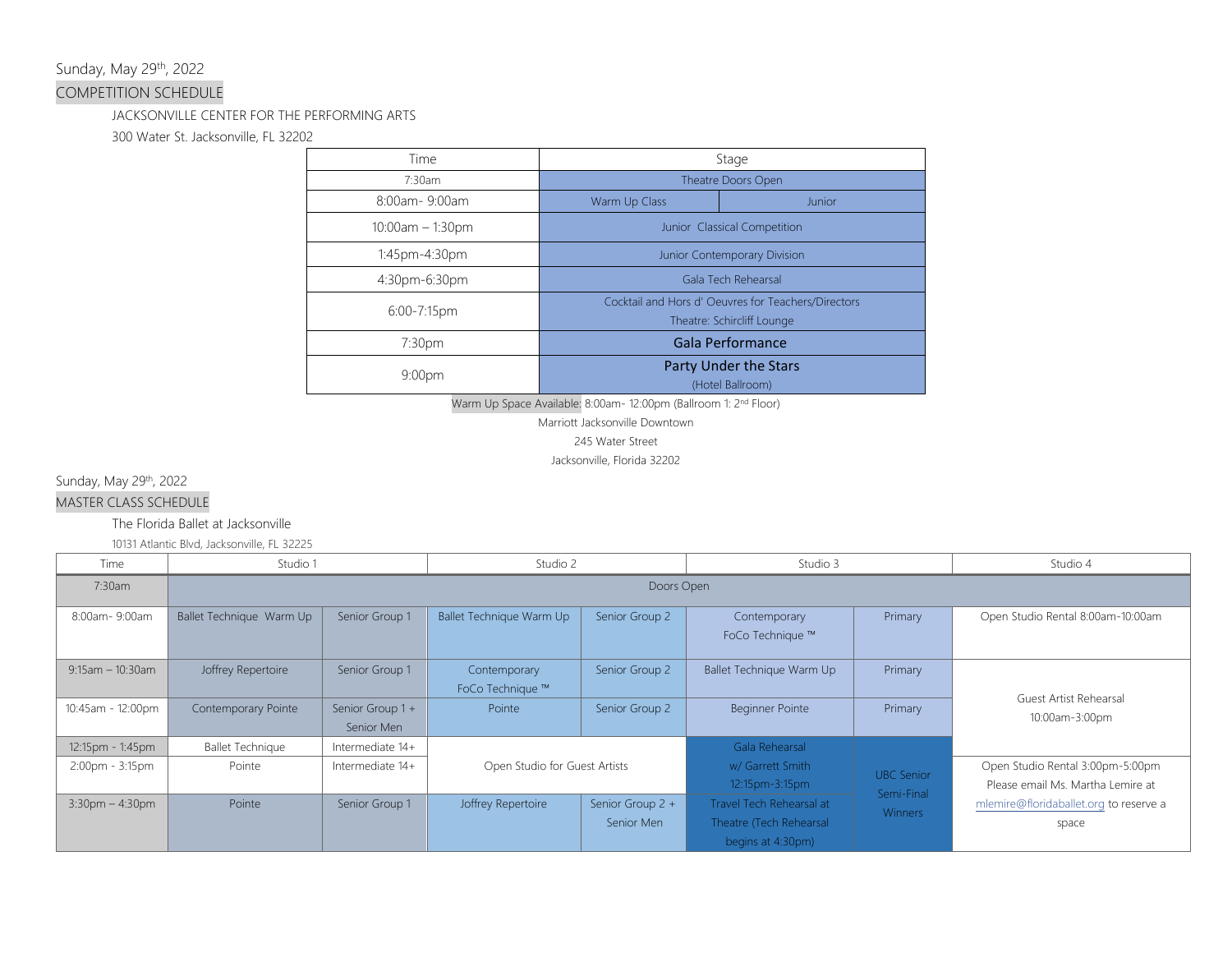Monday, May 30th, 2022

#### COMPETITION SCHEDULE

JACKSONVILLE CENTER FOR THE PERFORMING ARTS

300 Water St. Jacksonville, FL 32202

| Time              | Stage                            |                                 |  |
|-------------------|----------------------------------|---------------------------------|--|
| $9:00$ am-11:00am | <b>Company Audition</b><br>Class | <b>Invitation ONIY</b>          |  |
| 12:00pm - 2:15pm  |                                  | Duo/Trio, Pas de Deux, Ensemble |  |
| 2:15pm-3:00pm     | Judges'                          | Deliberation                    |  |
| 3:00pm            |                                  | <b>Awards Presentation</b>      |  |

\*\* FoCo Technique™ is an original contemporary dance technique developed by Yin Yue inspired by traditional Chinese dance, folk forms, ballet and contemporary movement. The technique uses 3 progressive and interconnected training segments: Activating, Rooting and Mapping to guide dancers to experience the active integration of traditional and contemporary movement and explore the mind and body connection. The class will be divided into two parts: technique and choreography. The technique portion of the class will be conducted in follow-along fashion to go through the 3 segments without break, and the rest of the class will focus on choreography. \*\*\*

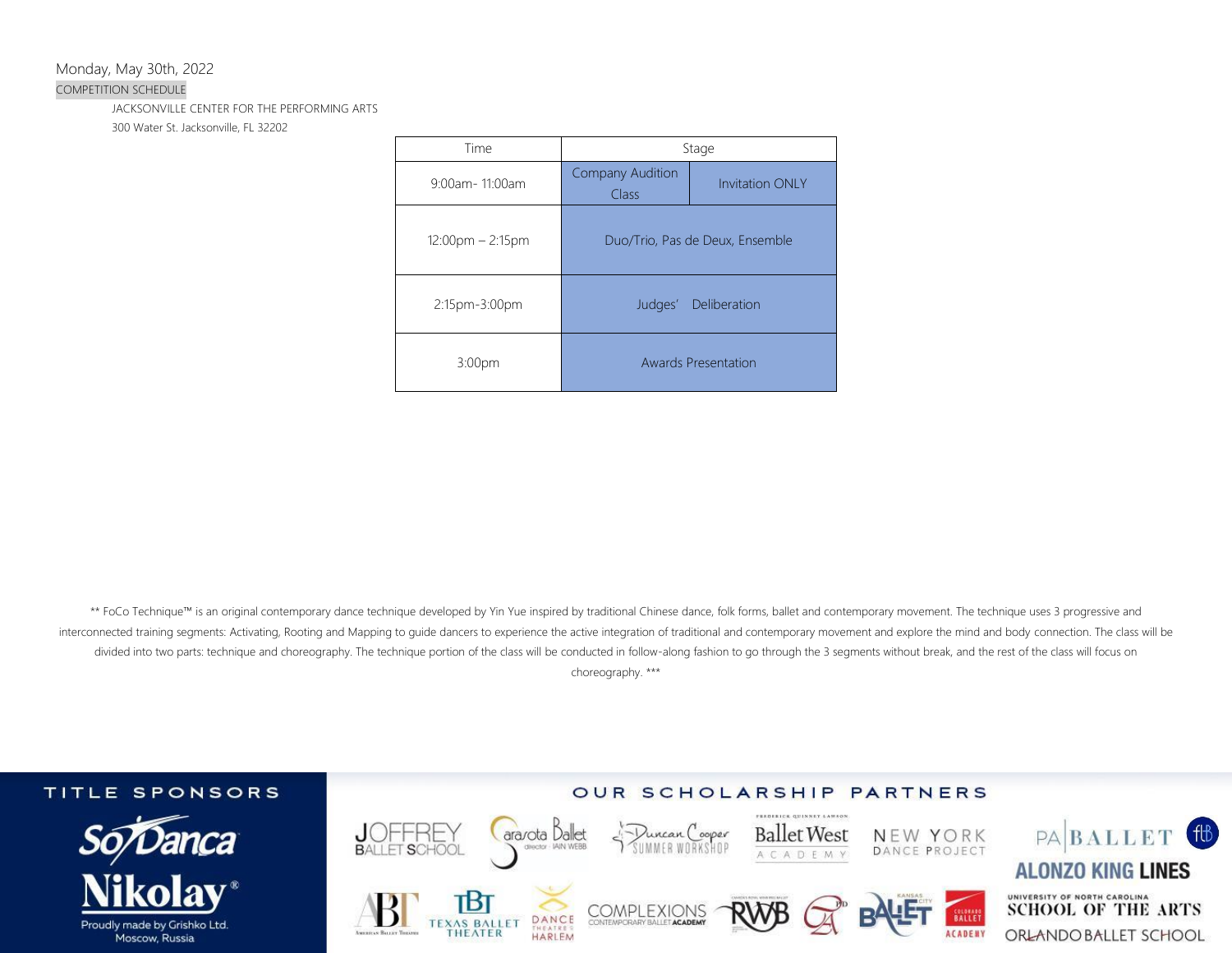

# Primary

| 101. Olivia Rosiek     |  |
|------------------------|--|
| 102. Ashley Demi Otano |  |
| 103. Lillian Sears     |  |
| 104. Harper Anderson   |  |
| 105. Amelia Sias       |  |
| 106. Ryan Wills        |  |
| 107. Amelie Benedetti  |  |
| 108. Kate Baldwin      |  |
| 109. Katarina Carney   |  |
| 110. Violet Olson      |  |
| 111. Linda Hafeitz     |  |
| 112. Lily Sawickij     |  |
| 113. Gabriella Rosiek  |  |
| 114. Bella Zhu         |  |
| 115. Merritt Crowley   |  |
| 116. Emma Vallarino    |  |
| 117. Isabella Cheng    |  |
| 118. Lily Dombourian   |  |
| 119. Alessia D'Argento |  |

| 120. Abigail Daisy         |
|----------------------------|
| 121. Audrina Brudner       |
| 122. Emily Gifford         |
| 123. Mariana Ruiz Aviles   |
| 124. Amelie Icaza          |
| 125. Rose Perez            |
| 126. Ariela Hasky          |
| 127. Andrei Gronostayskiy  |
| 128. Ava Sheehan           |
| 129. Diego Haidar Martinez |
| 130 Eva Allman             |
| 131. Katarina Gengler      |
| 132. Dylan Custodio        |
| 133. Zoe Juliette Holladay |
| 134. Amelie Leignadier     |
| 135. Carlotta Lopez        |

MASTER CLASS

**ROSTER**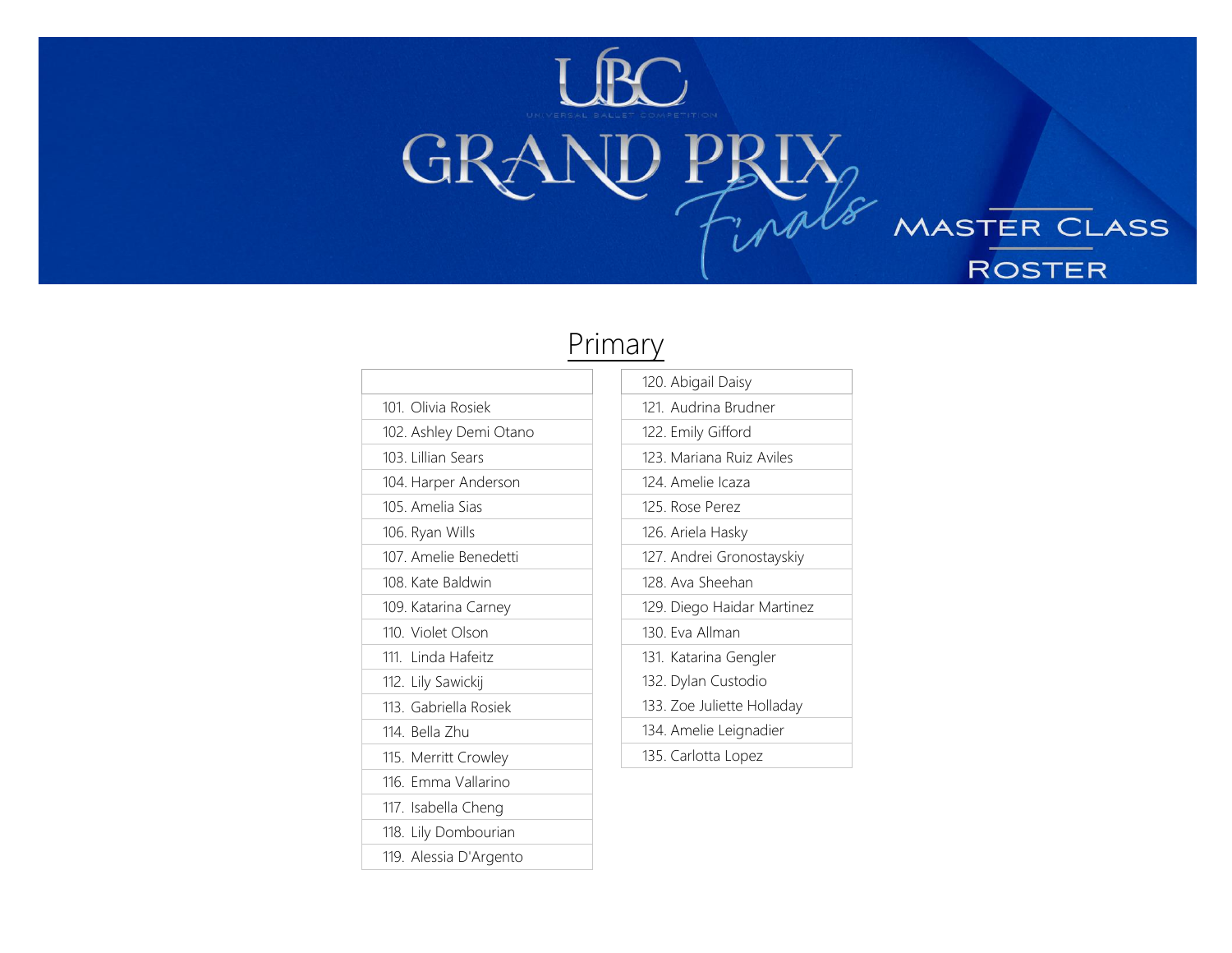# Junior Group 1

| 201. Julieta Samudio    |
|-------------------------|
| 202 Natalie Ostrowiak   |
| 203. Sarah Hafeitz      |
| 204 Fatima Lucia Bodden |
| 205. Allie Nolen        |
| 206 Diana Levine        |
| 207 Bella Fischer       |
| 208. Lucia Arosemena    |
| 209 Alexa Jensen        |
| 210. Jasmine Bush       |
| 211. Carly Ott          |
| 212. Nisha Andrews      |
| 213 Iris Xu             |
| 214. Amanda Kelly       |
| 215 Ariella Stern       |
| 216. Daniela Levy       |
| 217. Pia Hormazabal     |
| 218 Julia Gluschuk      |
| 219 Sarah Hudzik        |
| 220 Elisabeth Cain      |
|                         |

| 221. Bella Dinglasan    |
|-------------------------|
| 222. Brielle Aucoin     |
| 223. Jocelyn Herstone   |
| 224. Alia Farnell       |
| 225. Claire Sigmund     |
| 226. Clara Deroche      |
| 227. Eleanore Bourgeois |
| 228. Ana Cristina Abood |
| 229. Veronica Khafif    |
| 230.JOSEPH Hwang        |
| 231. Isabella Marino    |
| 232. Alexandra Wong     |
| 233. Betty Pan          |
| 234. Rebecca Taylor     |
| 235. Kotone Matsuzaki   |
| 236. Cullie Parsons     |
| 237. Gia DiGiovanni     |
| 238. Lily Rose Broder   |
| 239. Alyssa Wang        |
| 240. Georgina Cochez    |
| 241. Angelina Harika    |
| 242. Phoebe Beukelman   |
| 243. Clara Varela       |
| 244. Chloe Cartee       |
| 245. Evelyn Orso        |
| 246. Ana Laura Diaz     |
| 247. Isabel Arosemena   |
| 248. Sara Salceda       |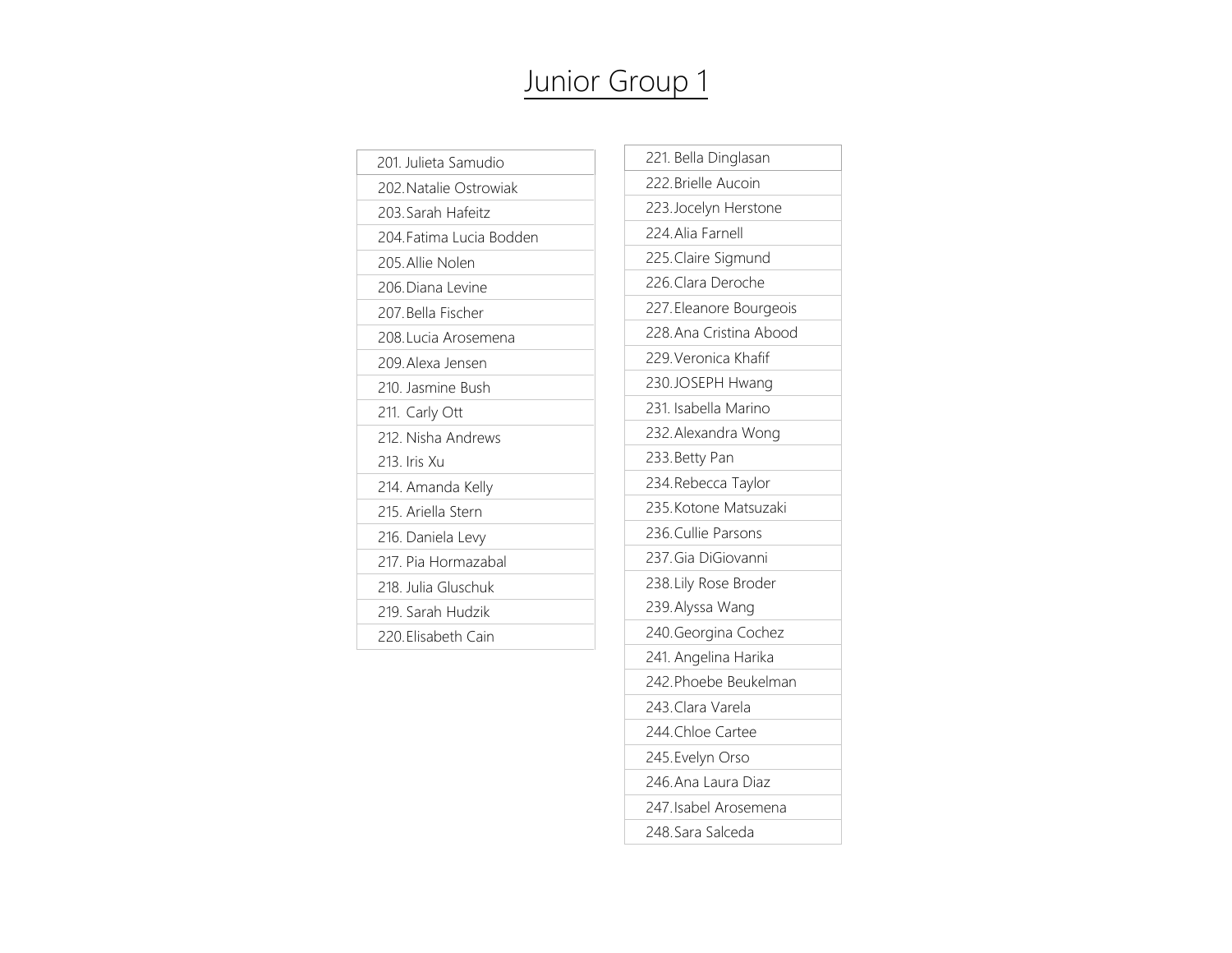# Junior Group 2

| 249.Lena Garcia                   |
|-----------------------------------|
| 250. Aislyn Noble                 |
| Ana Lorenza Blanco Peniche<br>251 |
| 252. Sophia Carbonara             |
| 253. Lukas Rueda                  |
| 254 Cristina Arias                |
| 255 Paz Hernandez                 |
| 256. Dana Riley                   |
| 257 Kaela Backstrom               |
| 258. Emily Grace Florio           |
| 259. Meghan Gutowski              |
| 260. Mattilynn Kitzmiller         |
| 261.<br>Katie Haigh               |
| 262. Sylvia Williamsen            |
| 263. Annegelina Icaza             |
| 264. Josie Stewart                |
| 265. Madison Garguilo             |
| 266. Rylee Dickerson              |
| 267 Emma Sias                     |
| 268 Mischa Charov                 |
| 269. Michelle Lu                  |
|                                   |

| 270. Natalee Hardy         |
|----------------------------|
| 271. DiDi Gunness          |
| 272.<br>Nathan Bock        |
| 273. Caroline O'Brien      |
| 274. Renee Augustyn        |
| 275. Cristina Villareal    |
| 276. Paulina Leignadier    |
| 277. Valerie Lau           |
| 278. Adeline Fletcher      |
| 279. Julia Ferraz          |
| 280. Sophie Baldwin        |
| 281. Kendall Moshay        |
| Olivia Sacchetillo<br>282. |
| 283. Adien Carmichael      |
| 284. Gabrielle Torres      |
| 285. Jaslyn Freitas        |
| 286. Aubrey Quirk          |
| 287. Bailey Tucker         |
| 288. Brooke Silas          |
| 289. Naomi Druxman         |
| 290. Stella Donnelly       |
| 291. Estefania Sosa        |
| 292. Emily Rohn            |
| 293. Nora Fuller           |
| 294. Aerin Briscoe         |
| 295. Reagan Posey          |
| 296. Giulia Merola         |
| 297. Elaine Anthony        |
| 298. Mary Glynn Patton     |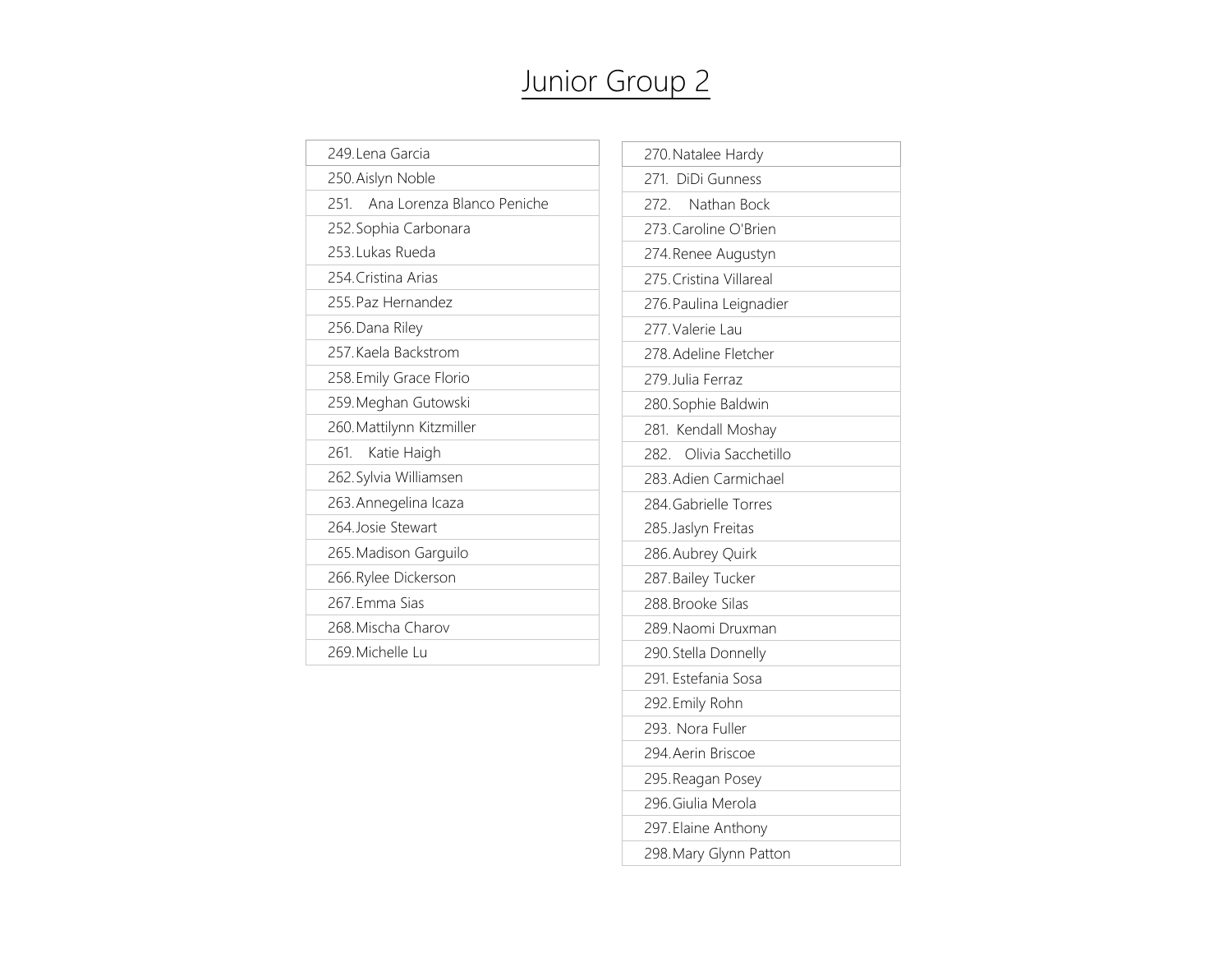## Senior Group 1

| 301. | Carmen Herrera             |
|------|----------------------------|
| 302. | Carolina Palomeras         |
| 303. | Isabella Duran             |
| 304. | Sophia Schwartz            |
| 305. | Isabella Reeves            |
| 306. | Chloe Sun                  |
| 307. | Jenna Sheehan              |
| 308. | Margaux Beller             |
| 309. | Kaeli Pierce               |
| 310. | Noe Leilani                |
| 311. | Rafe King                  |
| 312. | Jose Luis Pechene          |
| 313. | Kyndle Jenkins             |
| 314. | Reagan Whitlow             |
| 315. | Aria Taylor                |
| 316. | Caroline Giltner           |
| 317. | Alejandra Chanis           |
| 318. | Carolina Lopez de Victoria |
| 319. | Hollie Hardin              |
| 320. | Angeliese Clark            |
| 321. | Natasha Cushman            |

| 322. | Xuantong Zhou                 |
|------|-------------------------------|
| 323. | Linda Isabella Alvarez Santos |
|      | 324. Ellen Smith              |
|      | 325. Olivia Rivera            |
| 326. | Crystal Wang                  |
| 327. | Andrea Castanon               |
|      | 328. Mia Casco Arias          |
|      | 329. Yael Abbo                |
|      | 330. Hannah Jiang             |
| 331. | Ava Allwardt                  |
|      | 332. Sophia Marino            |
|      | 333. Aria Sullivan            |
|      | 334. Helen Hong               |
| 335. | Lily Postle                   |
| 336. | Emma Butterworth              |
|      | 337. Sumira Brown             |
|      | 338. Grace Newton             |
|      | 339. LeeAnaca Moore           |
|      | 340. Grace Carney             |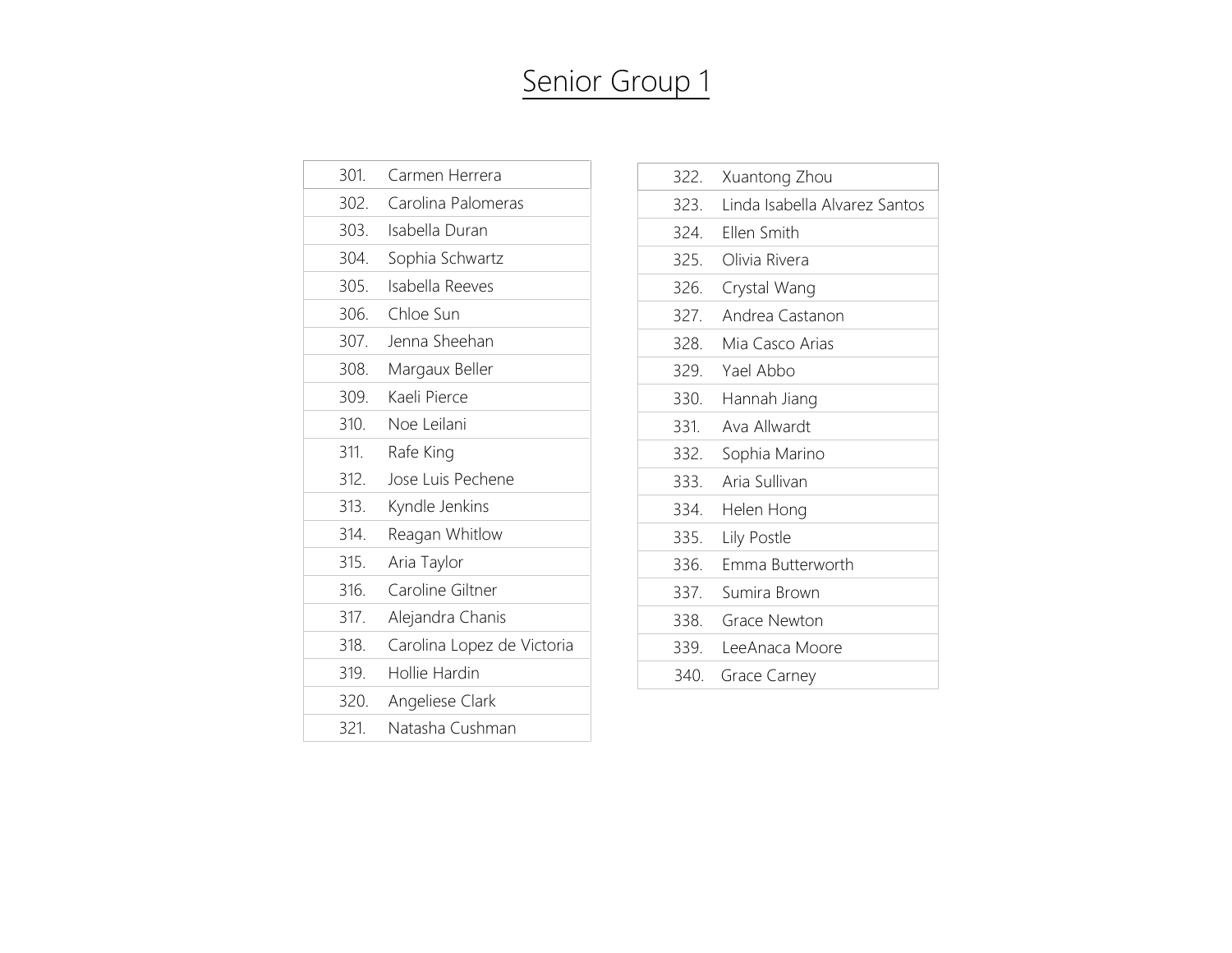# Senior Group 2

| 341.Karaline Focke          |
|-----------------------------|
| 342. Piper Panek            |
| 343. Eva Vasquez            |
| 344. Lucia Gonzalez Revilla |
| 345. Katie Kassner          |
| 346. Rachel Visosky         |
| 347. Kyleigh Johnson        |
| 348. Michelina Coates       |
| 349. Gretchen Laurence      |
| 350. Sean Anderson          |
| 351. Alessandra Paolo       |
| 352. Carolina Motta         |
| 353. Victoria Dutari        |
| 354. James Wray             |
| 355. Haley Grace Kraus      |
| 356. Maddie Roberts         |
| 357. Marissa Mattingly      |
| 358. Lucy Lucas             |
| 359. Sofia Ferraz           |
| 360. Sofia Sverdlov         |
| 361. Katie Kaprielian       |
| 362. Aleana Perez           |

| 363. Dylan Wills        |
|-------------------------|
| 364.Larenne Taylor      |
| 365.Ava Mae Kramer      |
| 366 Jillian Evers       |
| 367. Daniela Bagatelas  |
| 368.Valeria Vallarino   |
| 369. Abigail Bevill     |
| 370. Andrew Wang        |
| 371. Molly Ouret        |
| 372. Elizabeth Hoy      |
| 373. Julianna Hanch     |
| 374. Sergio Suarez      |
| 375.Fei Hao             |
| 376. Carrington Moser   |
| 377. Julia Cornette     |
| 378. Miu Tokubuchi      |
| 379.Alessandra Martinez |
| 380 Nicole Belden       |
|                         |